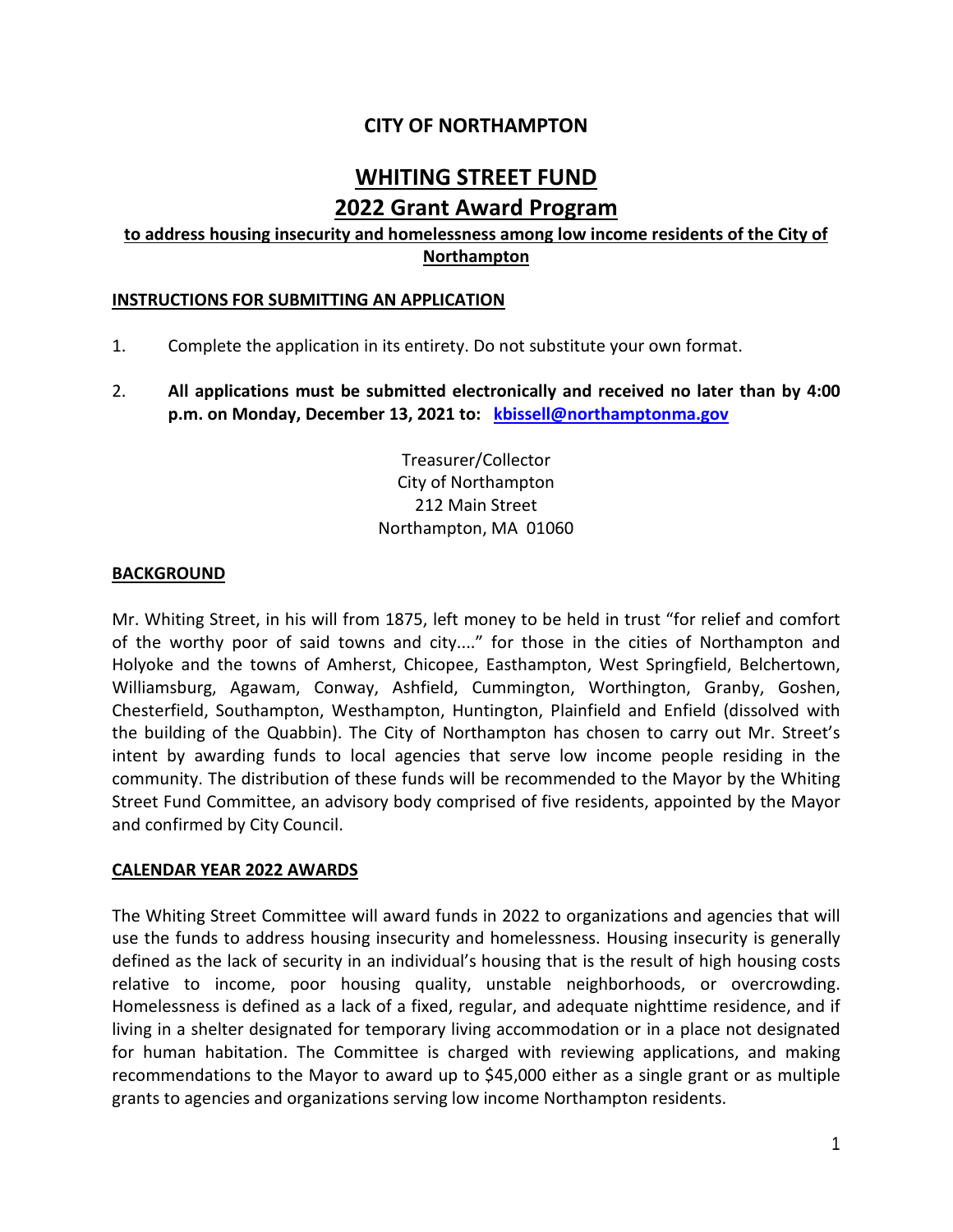# **ELIGIBILITY**

Applicants must be a not-for-profit organization or a governmental agency. Eligible activities are those which provide direct financial assistance to low income residents of the City of Northampton. Low income shall be defined by the standards used by the applicant agency for other programs with similar missions. Successful applicants must present a final report detailing the activity undertaken, number of people/households served and any other pertinent information to the Whiting Street Fund Committee in September of the calendar year in which funds were awarded.

## **INELIGIBLE ACTIVITIES:**

Funds awarded cannot be used for any administrative or indirect costs. Funds may not be spent to assist any person not residing in Northampton, MA.

## **SELECTION PROCESS:**

Applications received by the deadline will be reviewed by the Whiting Street Fund Committee which will make recommendations to the Mayor for funding. Awards are anticipated to be made on or before February 1, 2022.

### **QUESTIONS:**

Contact City Treasurer/Collector Kristine Bissell at 413-587-1296 for more information or questions regarding the application process. kbissell@northamptonma.gov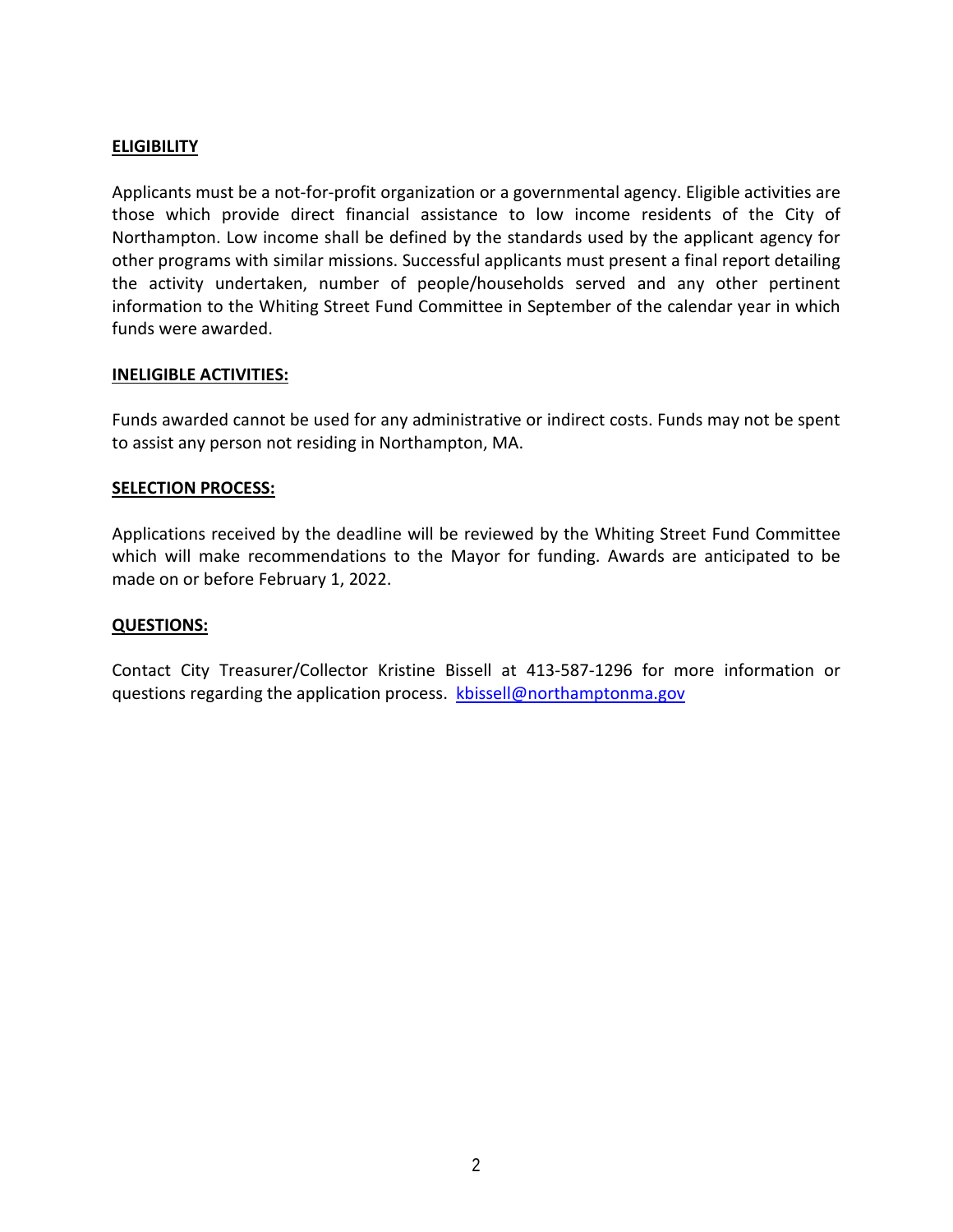# **CITY OF NORTHAMPTON WHITING STREET FUND Application for 2022 Grant Award**

#### **GENERAL INFORMATION** (Please type or print clearly)

Applicant/Organization: (The entity empowered to execute the contract)

Address:

Federal Tax Identification Number:

Program Contact Person:

Title:

Telephone

E Mail:

\*\*\*\*\*\*\*\*\*\*\*\*\*\*\*\*\*\*\*\*\*\*\*\*\*\*\*\*\*\*\*\*\*\*\*\*\*\*\*\*\*\*\*\*\*\*\*\*\*\*\*\*\*\*\*\*\*\*\*\*\*\*\*\*\*\*\*\*\*\*\*\*\*\*\*\*\*\*\*\*\*\*\*\*\*

# **PROJECT INFORMATION**

\*\*\*\*\*\*\*\*\*\*\*\*\*\*\*

Project Name:

Amount Requested: \$

Location (Please provide address where project will be physically implemented)

#### Project Eligibility

This project must meet BOTH of the following objectives:

1. Benefits low income individuals/households in Northampton

**2. Organization is a not-for-profit agency or governmental entity**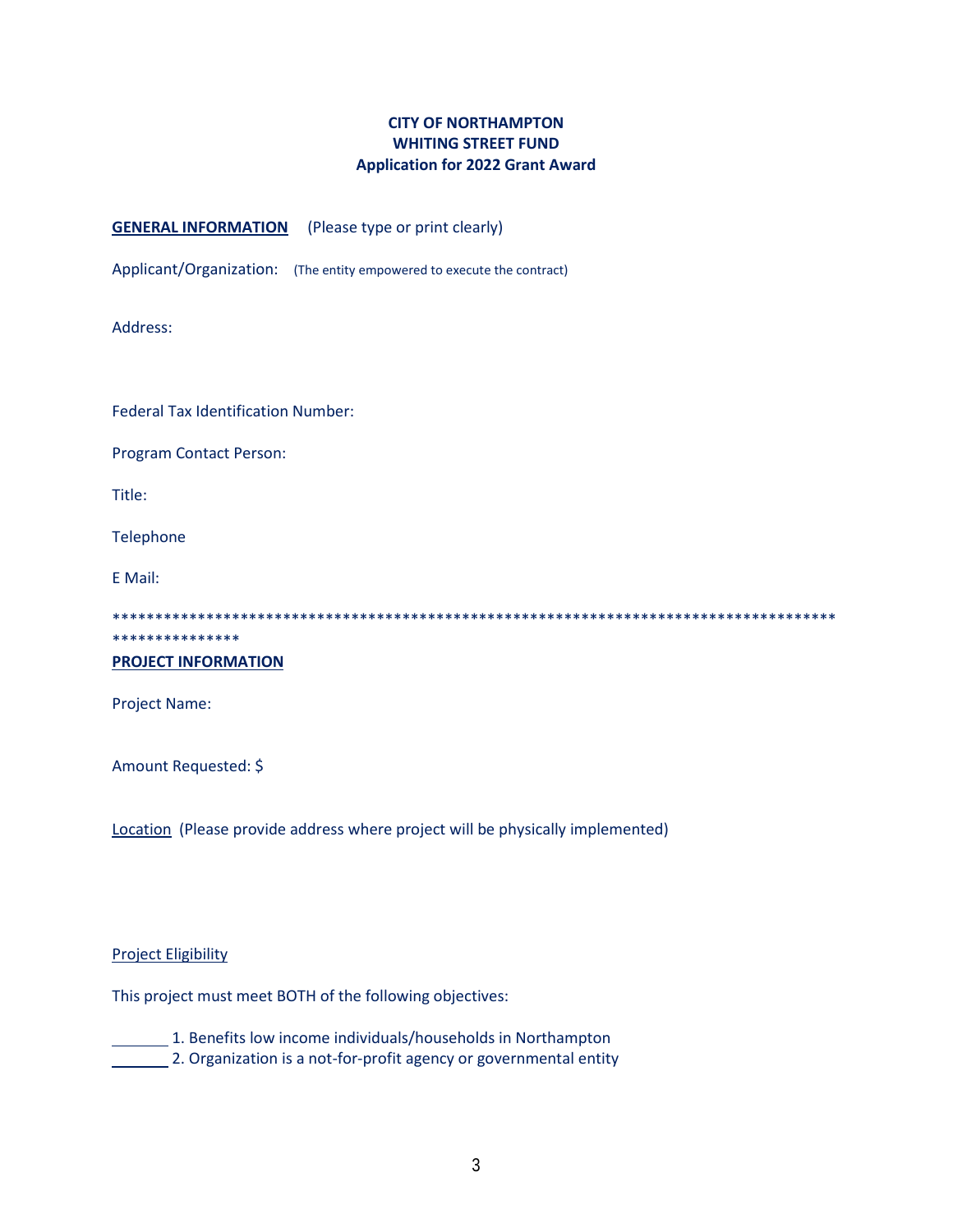#### Project Description

Please provide a detailed description of the proposed project and how your project meets the project eligibility requirements. If the project is new, describe why it is needed. If the activity is on-going, please explain the importance of continued funding. Add an additional page if needed.

#### Project Beneficiaries

Estimate the number of *persons* expected to benefit:

Estimate the number of *households* expected to benefit: \_\_\_\_\_\_\_\_

Describe your organization or agency's threshold/criteria for low income.

Describe the process you will use to identify and document that all of the beneficiaries of are Northampton residents.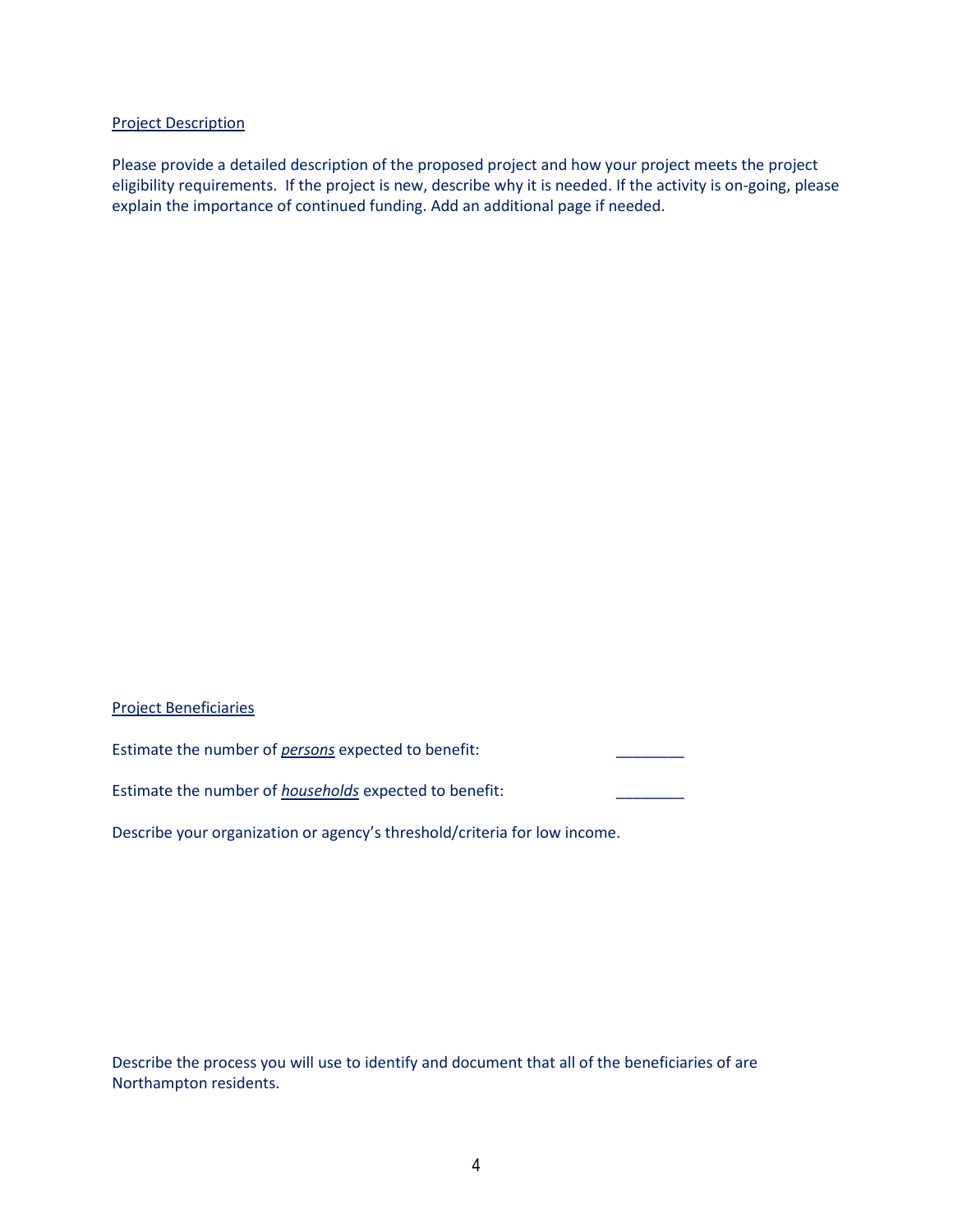Time Frame: Provide an activity schedule (include start/completion dates).

#### **PROJECT ADMINISTRATION**

How do you intend to implement this project (what staff will be involved)?

Provide an overview of your organization, including length of time in existence, experience with conducting activities for which funding is being sought, current services and successes that reflect organizational capacity.

Current annual agency budget:  $\sim$ 

#### **PROJECT BUDGET**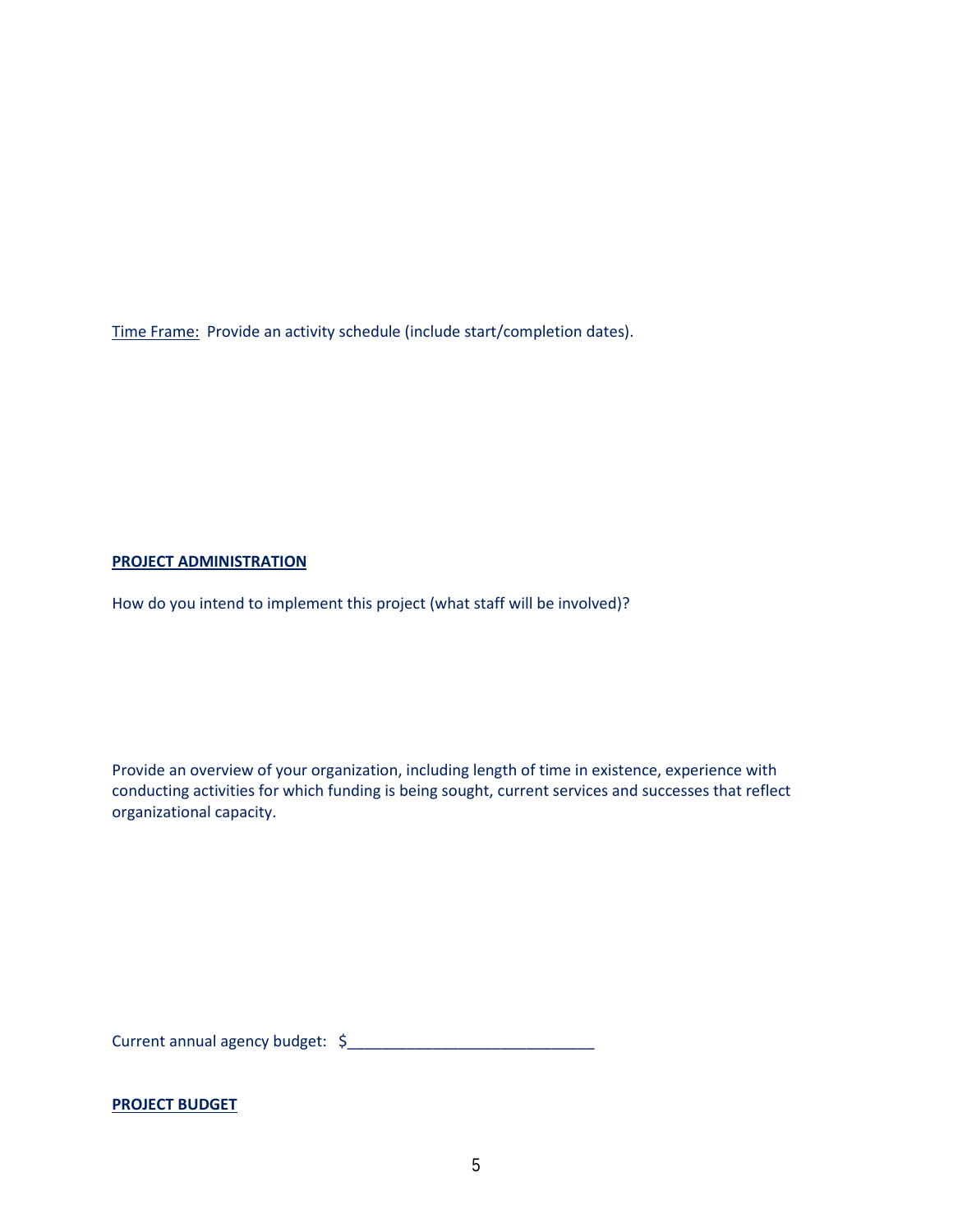Attach a budget showing how you will use the requested funds.

Does the proposed project require financial support from other source(s)? [ ] Yes [ ] No

If yes, amount of funds required/ leveraged from other sources: \$

Have all required funds been secured?

If yes, explain nature and amount:

If an amount less than what is requested is awarded, what would the impact be on the project?

Is the applicant or affiliate, subsidiary or parent organization in arrears to the City of Northampton or the Commonwealth of Massachusetts for taxes of any kind? [ ] Yes [ ] No

Summarize why the proposed activity is needed and what outcomes will be achieved from the proposed project.

Summarize the type of report and information the City will receive at the conclusion of the project.